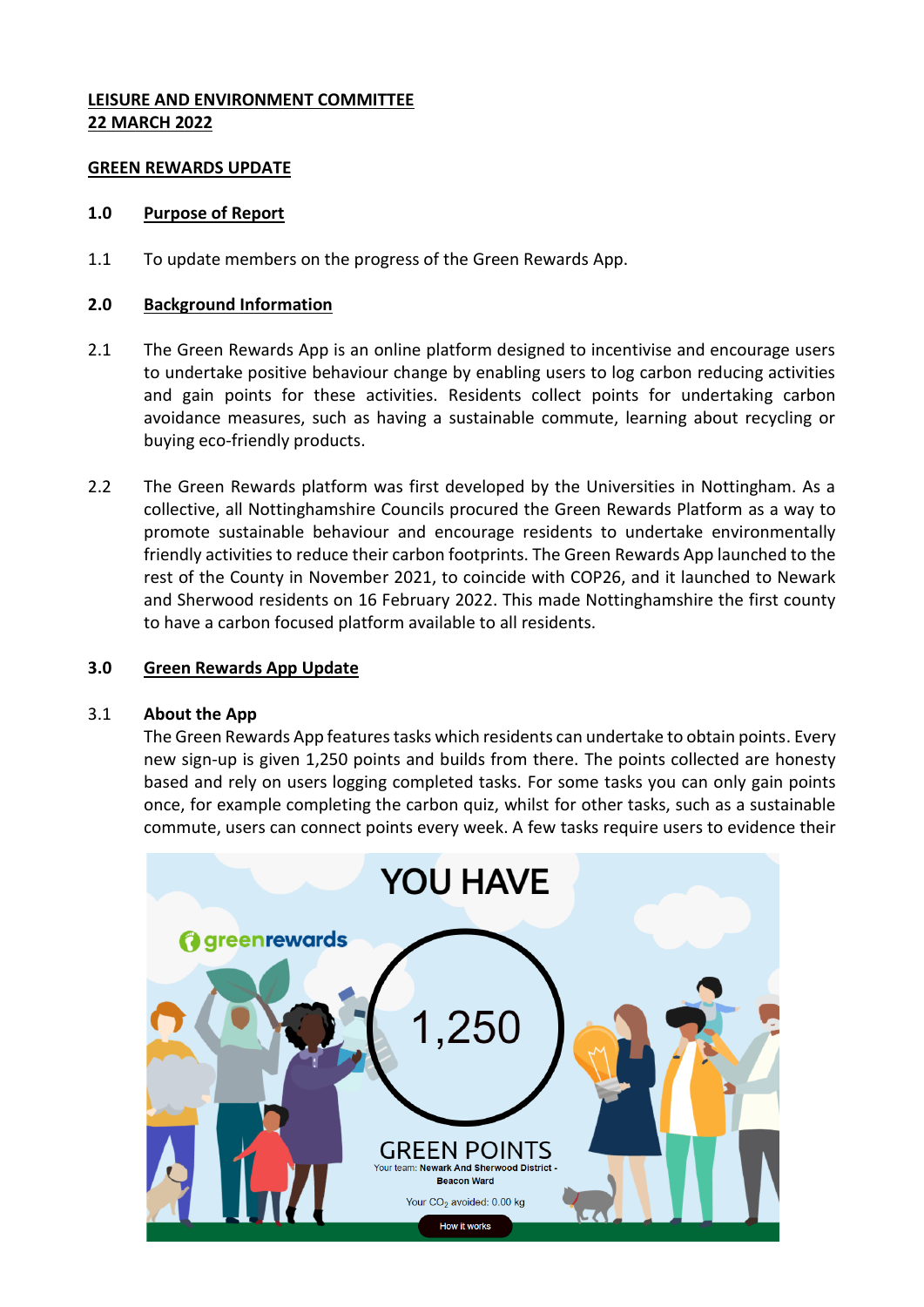activity, for example taking a photograph to evidence a nature walk. The tasks are grouped into 6 categories;

- 1. Travel e.g. cycling tips, Leave the car at home, Sustainable travel, Active travel
- 2. Reduce, Reuse, Recycle e.g. use of reusable items, Report your recycling, Repurpose, Reduce plastic use, Recycling made simple, Contamination quiz
- 3. Energy and Carbon e.g. carbon calculator, Switch off, Carbon offsetting, Carbon quiz, Wash at 30 degrees
- 4. Get involved e.g. refer a friend, Schools and community groups, Give back, Your sustainability tips
- 5. Consumption e.g. shop local, 4 minute shower challenge, Sustainable shopping quiz, Grow your own, Go plant based, Eco friendly products.
- 6. Nature e.g. visit a park, Switch off and explore, Biodiversity sighting, Greening your space

These activities were decided upon by the project team from a selection of activities provided by Jump, the platform operator. They will be changed through the year to allow users to collect points for undertaking a range of tasks.

The platform features a leader board which enables residents to view where they sit in relation to other residents. Winners are selected on a monthly basis by the platform operator. There are two winners a month, both receiving a £20 voucher;

- The resident with the most points (each resident can only win once bi-annually), and
- A randomly selected resident that has logged activities in the last month.

Winners can select from one of the following vouchers;

- National Garden Centre Voucher
- National Book Voucher
- Boobalou (Online eco product store)
- Cinema Voucher
- Love2Shop Voucher

The vouchers are supplied by the Platform operator but the winning email was written by the Communications team which allows us to promote local businesses that accept the vouchers.

#### 3.2 **The Launch**

The Green Rewards App launched to Newark and Sherwood residents on the 16 February 2022. A targeted Communications Plan was developed to enable the launch to reach as many residents as possible. This plan included scheduled social media posts, videos of endorsement from Councillor Lloyd and boosted social media posts. A 'boost' assists in making content go the extra mile so it can be seen by more people on Facebook. This includes those who follow the Council's Facebook page as well asthose who do not currently follow but may be interested in the post. The Council also hired a videographer to film a 'day in the life' of using the Green Rewards platform which will be utilised as a promotional video on social media. Promotion of the App will continue throughout the year especially in connection to national days and environmental weeks such as 'No Mow May' and 'Earth Day'.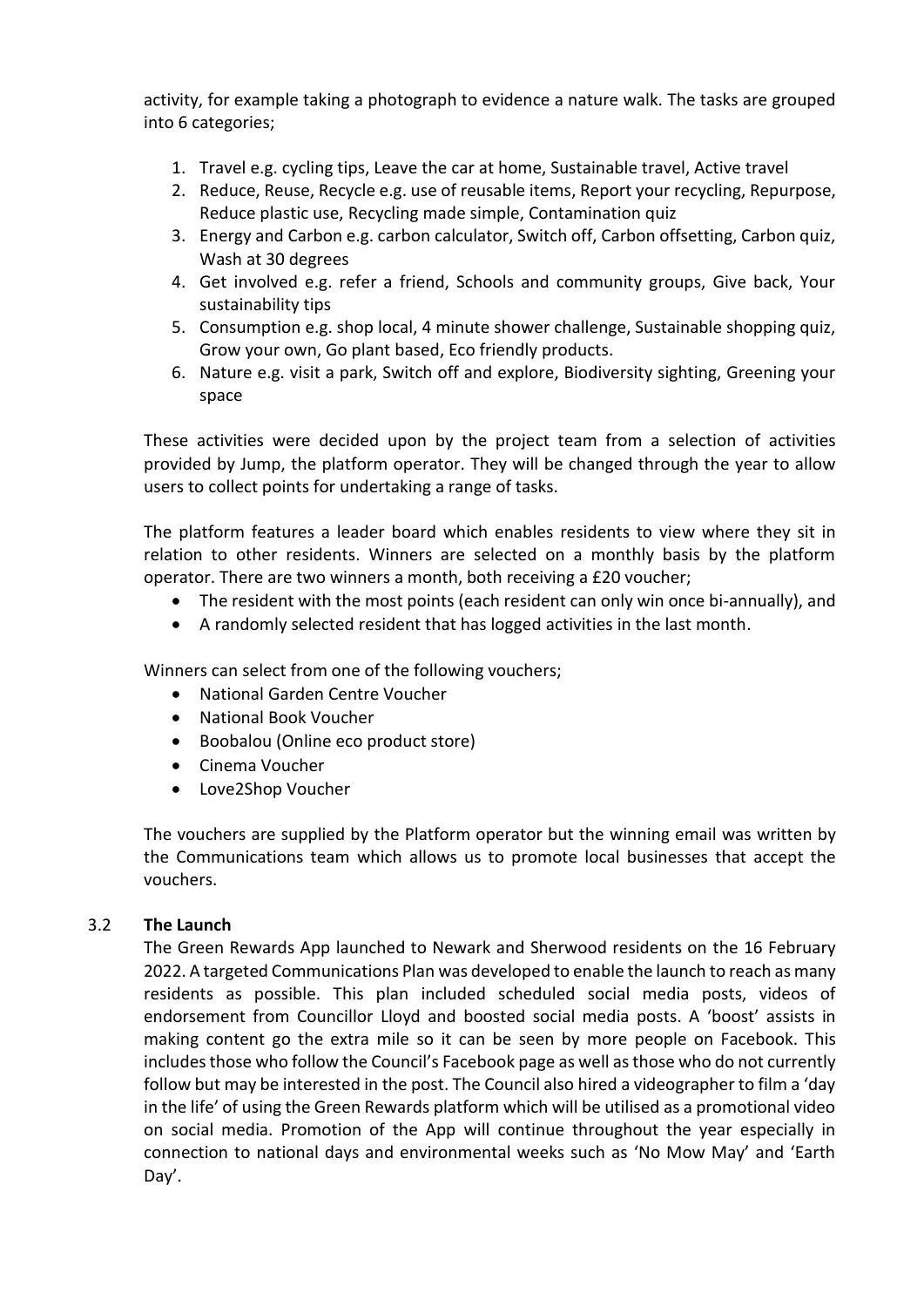## 3.3 **Progress to Date**

During the first week of the Green Rewards App 142 residents signed up to the platform with representation from all wards within the district. When compared to the sign ups in other Nottinghamshire local authorities after 1 week live this number was above average. This high take up is evidence of the importance of the sustainability agenda, and demonstrates how important reducing their carbon is to residents of Newark and Sherwood.

## 3.4 **Next Steps**

The project team will review the progress of the App on a monthly basis to monitor uptake, analyse trends and ensure the App's continued promotion. The team will also analyse the data collected in the App to gain insight into which tasks our residents most commonly undertake, and gather an estimate of the carbon savings achieved from the tasks undertaken.

Newark and Sherwood have signed up to the App for one year, and after this year the success of the App will be reviewed. This review will consider the carbon savings attained, impact achieved and take up across the geography and demographics of the district. A recommendation on whether to continue with Green Rewards will then be taken to members for decision.

## **4.0 Digital Implications**

4.1 Newark and Sherwood District Council's website hosts a link to download the App as well as linking to the web based version of the platform.

#### **5.0 Financial Implications (FIN21-22/654)**

- 5.1 This report has no direct financial implications.
- 5.2 £5000 has been budgeted for in 22/23. This covers the cost of the Platform and Vouchers. As mentioned in paragraph 3.4, the success of the Residents Engagement Green App will be reviewed when making budgetary decisions for further financial years. Costs incurred in 21/22 to date have been funded from the Cleaner, Safer Greener reserve.

#### **6.0 Equalities Implications**

6.1 There are no equalities implications envisioned for the Green Rewards Platform.

#### **7.0 Community Plan – alignment to objectives**

7.1 The implementation of the Green Rewards platform assists with the delivery of Council's climate change ambitions and support the 'Leadership' and 'Advocacy and Green Recovery' actions within the Greening Newark and Sherwood Action Plan. These actions commit the Council to work with residents, businesses and the community to raise awareness of environmental issues and encourage residents to be more carbon conscious in everyday life and adopt a more sustainable lifestyle.